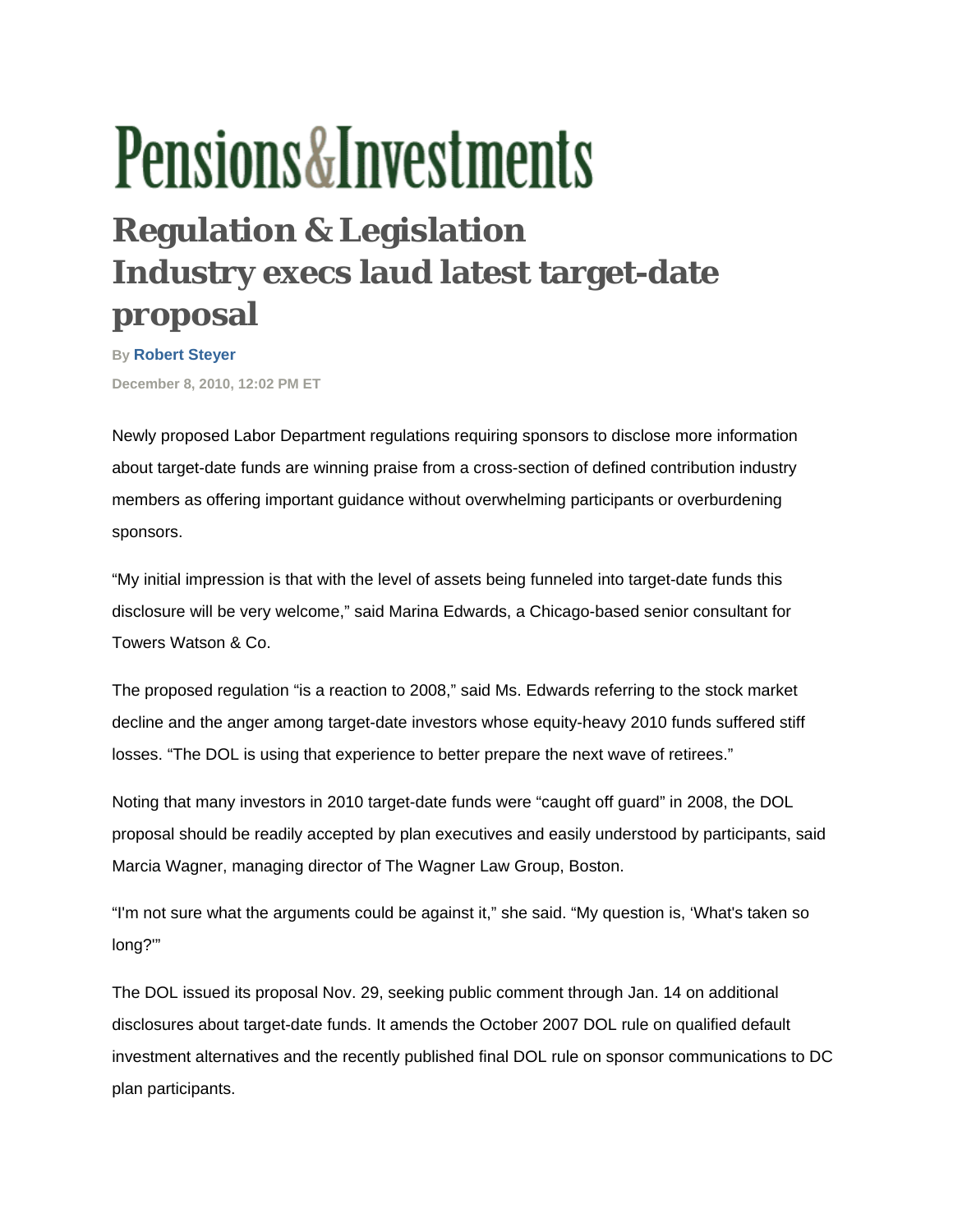Highlights of the DOL's latest proposal for target-date disclosure requirements:

• an explanation of how the asset allocation of target-date funds change over time, including a discussion of the glidepath and when the fund will reach its most conservative allocation point;

• a graphic illustration of how the asset allocation will change over time;

• an explanation of the relevance of a date in the title of a target-date fund, such as a 2040 fund or a 2030 fund; and

• a statement by the sponsor that a participant investing in a target-date fund may lose money in this investment even if the participant is close to retirement.

That last point "is a key message," said Ms. Edwards. Many participants among her clients reacted to the stock market trauma of 2008 by saying, "I had no idea I was 60% in stocks," she said.

Cynthia Egan, president of T. Rowe Price Retirement Plan Services, Baltimore, said the warning about losing money "is turning up the volume" on an important aspect of target-date fund investing. "Some individuals don't understand how target-date funds work," she said. "My reaction is the DOL got a pretty clear view of what needs to be done."

Attorney James M. Delaplane Jr. said several components of the DOL proposal are directly related to a target-date investor's bulletin jointly issued in May by the DOL and the Securities & Exchange Commission.

The bulletin said target-date investors can lose money, investors should compare the stock-bond ratios of funds with identical target dates and participants should pay attention to the types of risk for components within the fund allocations. The DOL "offers a fairly straightforward set of changes," said Mr. Delaplane, a partner at Davis & Harman LLP, Washington.

Several defined contribution experts said the DOL's proposal appears to reflect a greater cooperation between the DOL and SEC on rules governing defined contribution plans and targetdate funds.

The DOL proposal incorporated many recommendations that the American Society of Pension Professionals and Actuaries, Arlington, Va., had proposed to the SEC, said Debra Davis, director of government affairs.